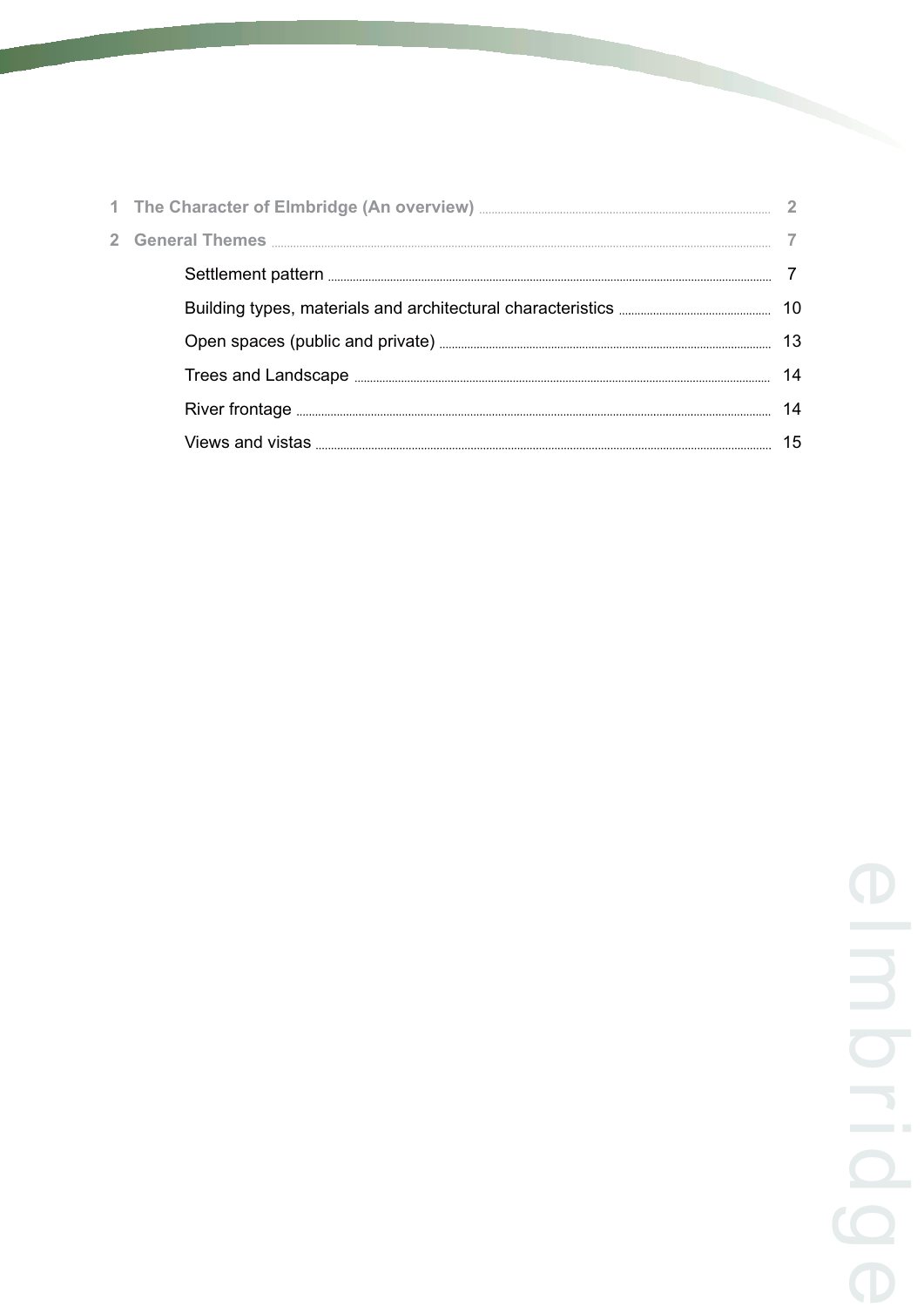# **1 The Character of Elmbridge (An overview)**

**1.1** Elmbridge is well known for its high quality environment. It is located at a key transition between the strong urban form of the London Boroughs to the north and east and the rich and highly valued open countryside to the south and south-west. A recent survey **(1)** which asked what residents particularly liked about the Borough highlighted their appreciation of;

- the waterways
- the wide variety of green open spaces that punctuate the urban areas together with the commons, farms, historic parks and woodlands that bring the countryside to people's doorsteps
- leafy residential areas and roads  $\bullet$
- local areas that create a real sense of community

**1.2** The natural features, and the visual and physical extent of the Wey Navigation and the Rivers Mole and Thames shape and define certain parts of the Borough. The railways and major roads (the A3 and M25) also in-part define structure, capacity and form of urban development.



**Thames Riverside from Hampton Court Bridge**

**1.3** Historically, the area was limited to very localised areas of dispersed settlement; **Weybridge**, **Walton**, **Esher**, **Thames Ditton** and **Cobham** related to the rivers and the principal routes to and from London passing through and crossing the rivers. Hampton Court Palace, located immediately to the north east of the Borough boundary, was also historically important. Outside these small dispersed settlements, the Borough comprised very large areas of common land, parks and hunting grounds associated with 18th century estates including Burwood Park; Claremont; Painshill; Oatlands; Cobham Park and Esher Place.



**Old Village, Thames Ditton - a sense of the character of the older settlements**

**1.4** This pattern of landholding and ownership has had an important impact upon the character of the settlement areas seen today. The way in which land has been sold and brought forward for development has given us the often highly landscaped and stylised housing estates seen across the Borough. A particular feature of this landscape is the survival of specimen trees found to gardens and public spaces. These often form local landmarks of considerable importance.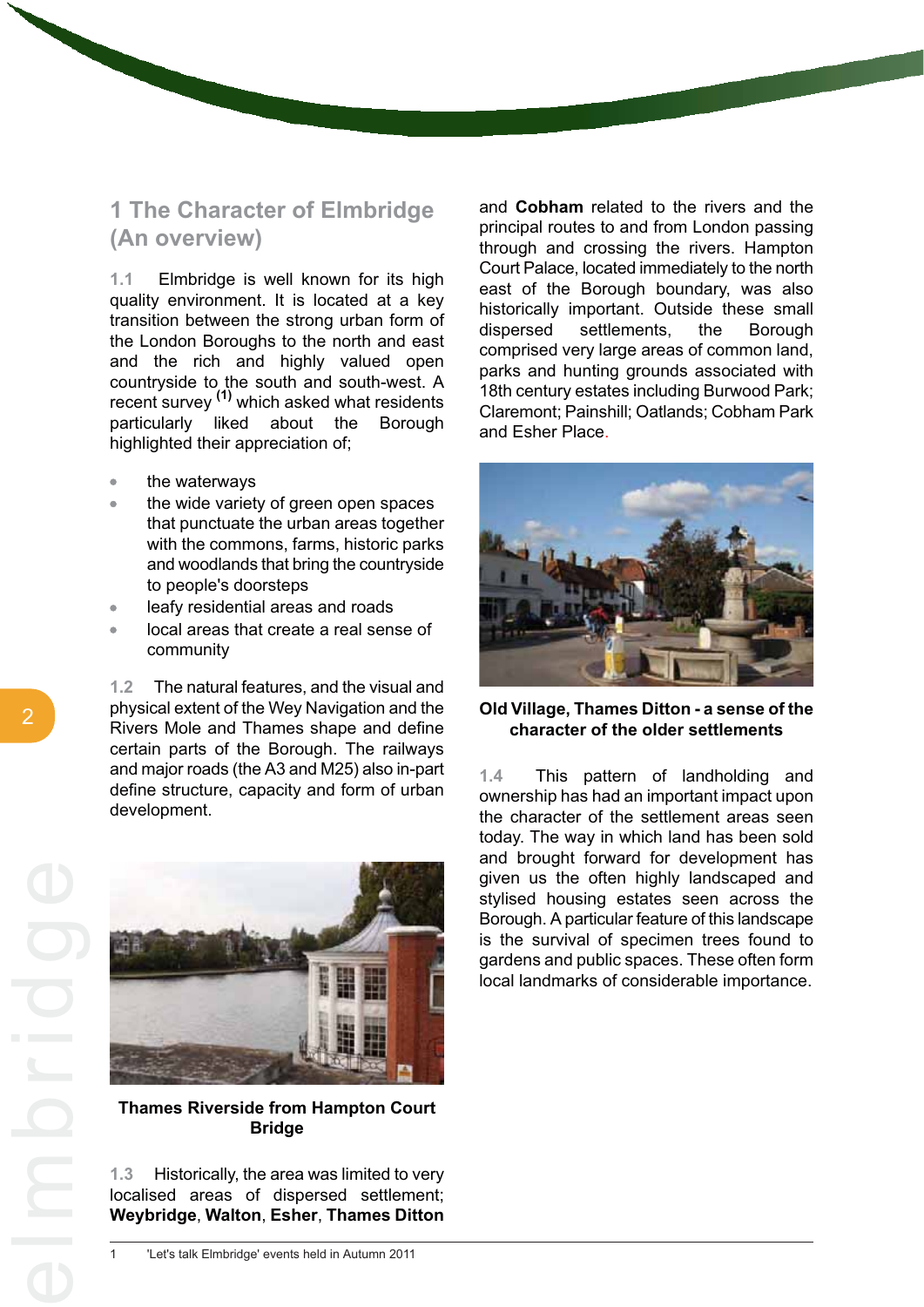



**Semi-detached villa, Kent Town, East Molesey**

**Cedar of Lebanon to front garden, Fernhill, Oxshott**

**1.5** In terms of built form, there are three broad areas of character transition across the Borough. These are illustrated in Map CO1. The north-east of the Borough has a strong sense of a London suburban character, particularly around the Hampton Court Bridge area of **East Molesey**, for example Kent Town with its London brick villas and ragstone church. This is also apparent in parts of **Thames Ditton** and **Long Ditton**, **Hinchley Wood** and some the more modest estates of **West Molesey**.



**General view of houses, Hinchley Wood**

3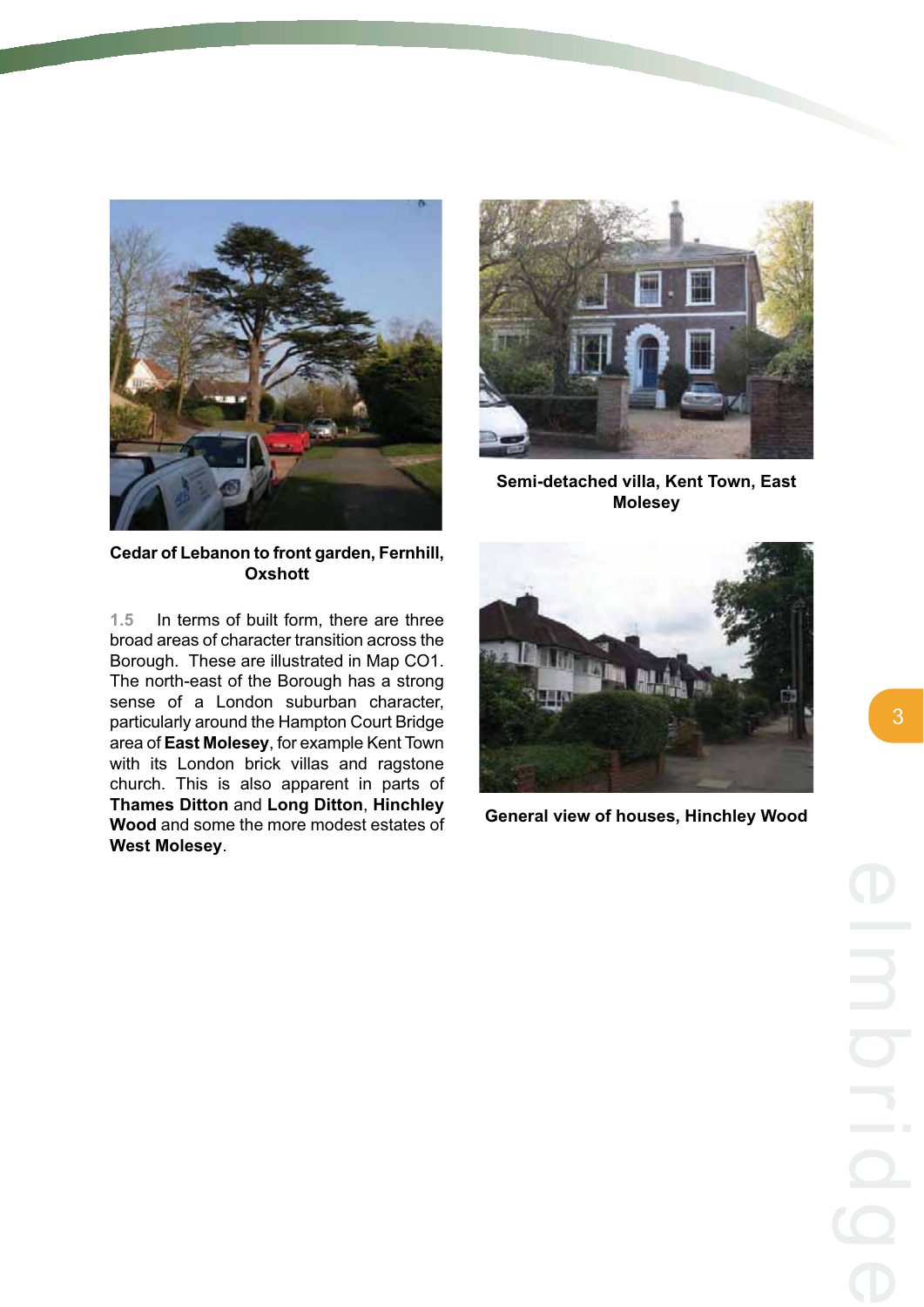

**This map broadly illustrates the subtle change in character of the built form across the Borough**

**1.6** The central belt of development, seen to run through the main settlement areas of **Walton** and **Weybridge**, and the estates of **Cobham**, has more of a Surrey influence with more reliance on the use of materials and Arts and Crafts inspired designs. These designs also feature in **Claygate**, although most of the area tends to take some form from its neighbours to the north and elements of material detailing from Surrey vernacular, with the exception of the Foley Estate area.



**High end Domestic Revival, Oatlands Drive**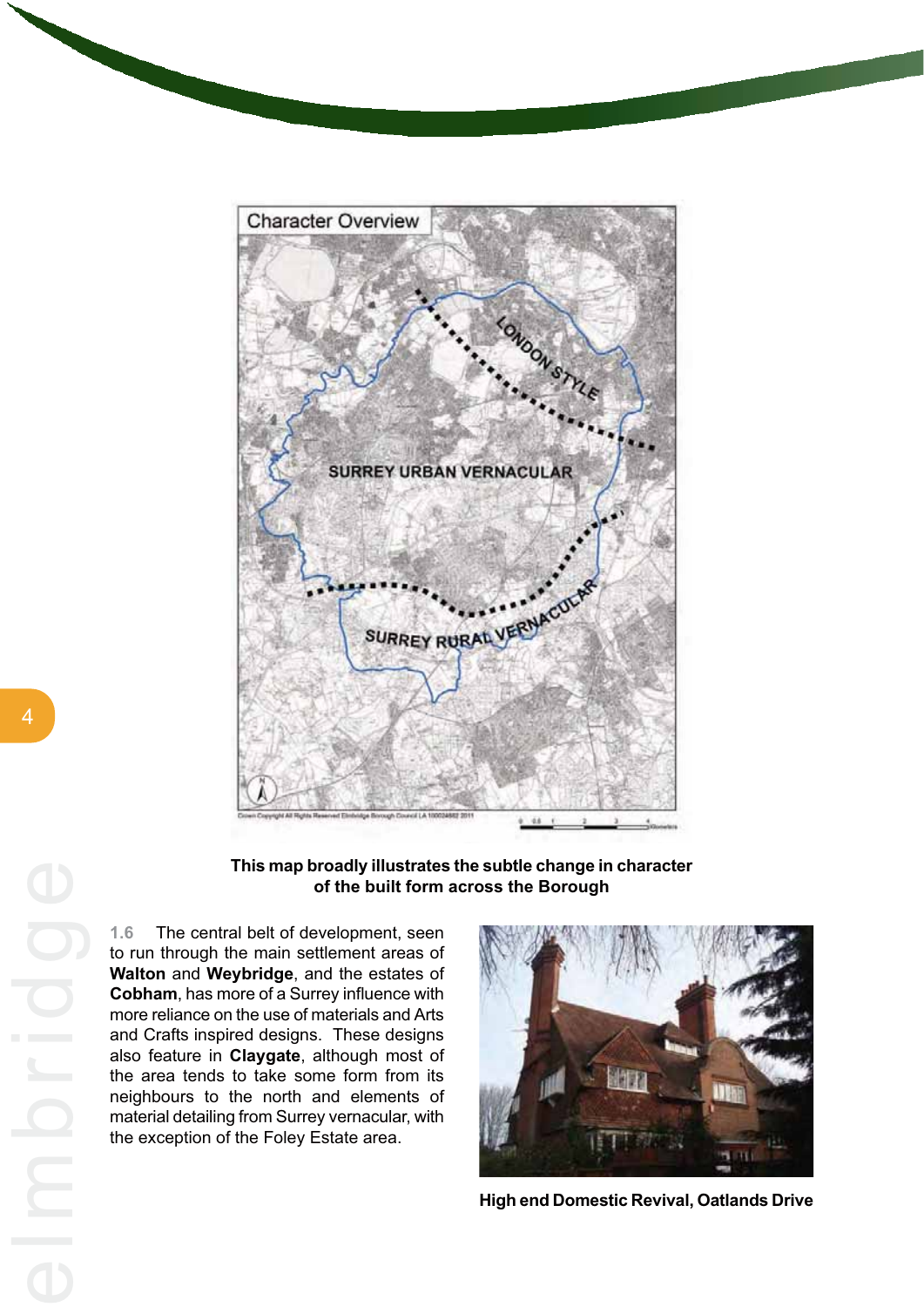**1.7** The Surrey 'urban vernacular' is seen to penetrate to the heart of many of the early 20th century estates to the central belt of the Borough, and is much copied to varying degrees of success since. These early periods are strongly characterised by the use of high quality materials; handmade red brick, peg tiles and oak timber-framing, by a series of architects and their followers such as Edwin Lutyens, Harold Falconer, Charles Bailey, Ralph Nevill and later Leonard Martin (**Cobham**) and Blair Imrie (Clare Hill and Clive Road – **Esher**). A good example of the typical higher status 'urban vernacular' is to be found in the Foley Estate Conservation Area in **Claygate**. This quality is also found elsewhere in areas such as Clare Hill, **Esher** and sections of Oatlands Park, Portmore Park Road and Church Street environs, **Weybridge**.



**Vernacular Revival, Foley Estate, Claygate**



### **Corner of Church Street and Bridge Road; Arts and Crafts inspired commercial buildings**

**1.8** In the south of the Borough, the 'rural vernacular' displays a more locally distinctive use of materials and building type. Most of these buildings are either small country houses, large farmhouses (some of which probably originated as Manor houses), associated farm groups (barns, stables and outbuildings) and finally cottages set in dispersed groups.



**Tinman's Cottages, Downside**

**1.9** The key to the character of the 'rural vernacular' is the functional use and form of materials, such as timber framing, dictating the scale and form of buildings and the functional (agricultural groups) and organic (village groups) patterns of buildings largely unspoilt or eroded by 20th century urban expansion. To these areas, the openness of their landscape setting is important but there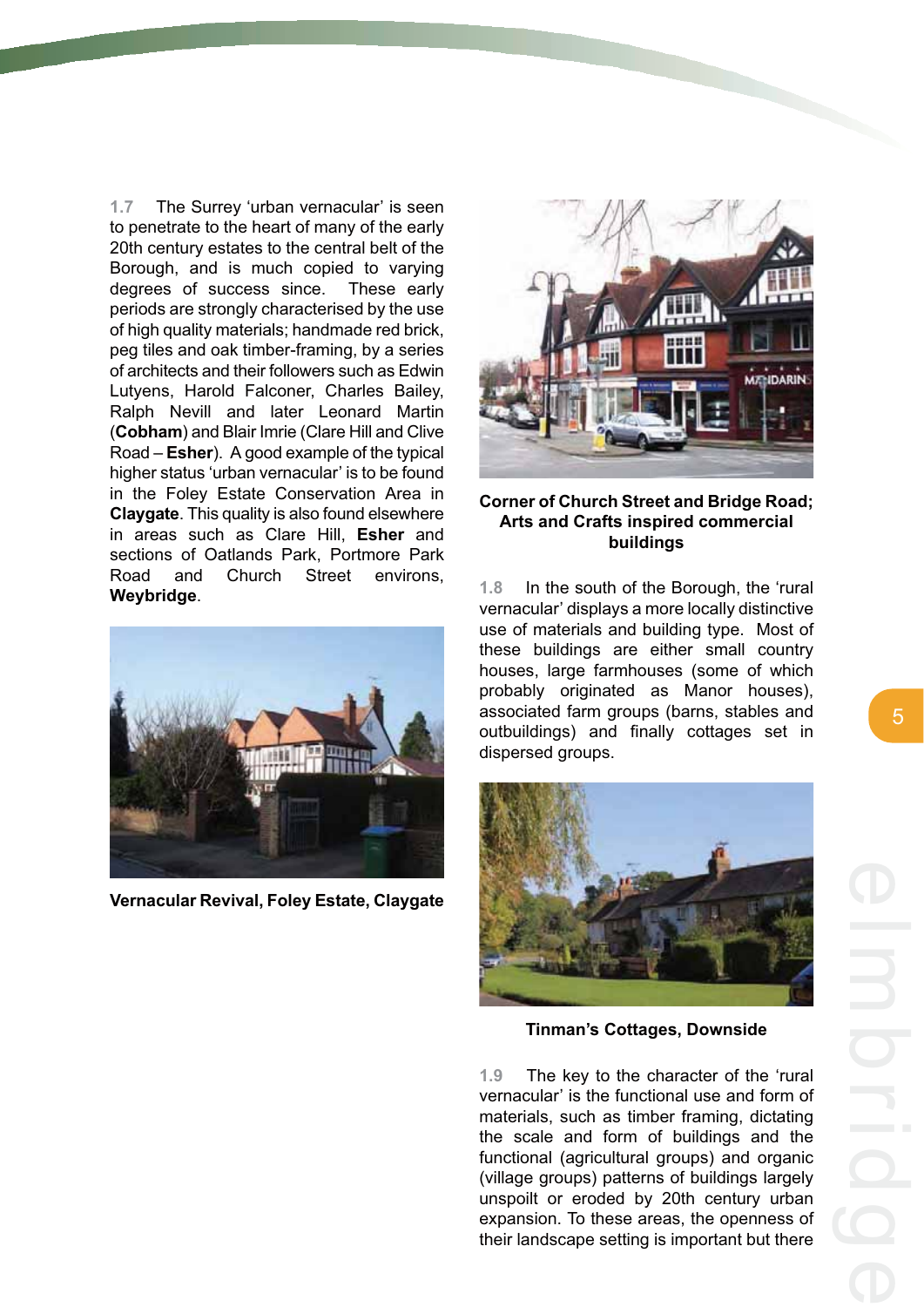is also a framework to these areas which includes greens (Downside, **Cobham**), grass verges, and historic hedge boundaries (Hatchford, **Cobham**).



**The Green, Downside**



**Verges and boundaries, Hatchford**

**1.10** Often the only difference in the 'feel' of the central and southern parts of the Borough is the fact that to the latter, open views of uninterrupted countryside often form the setting to development. Whereas in the central part of the Borough a semi-rural character is derived from the very strong tree cover and enclosure to older lanes.



**The open setting of development to the edge of Downside**



**The semi-rural enclosed character of Leigh Hill Road, Fairmile**

6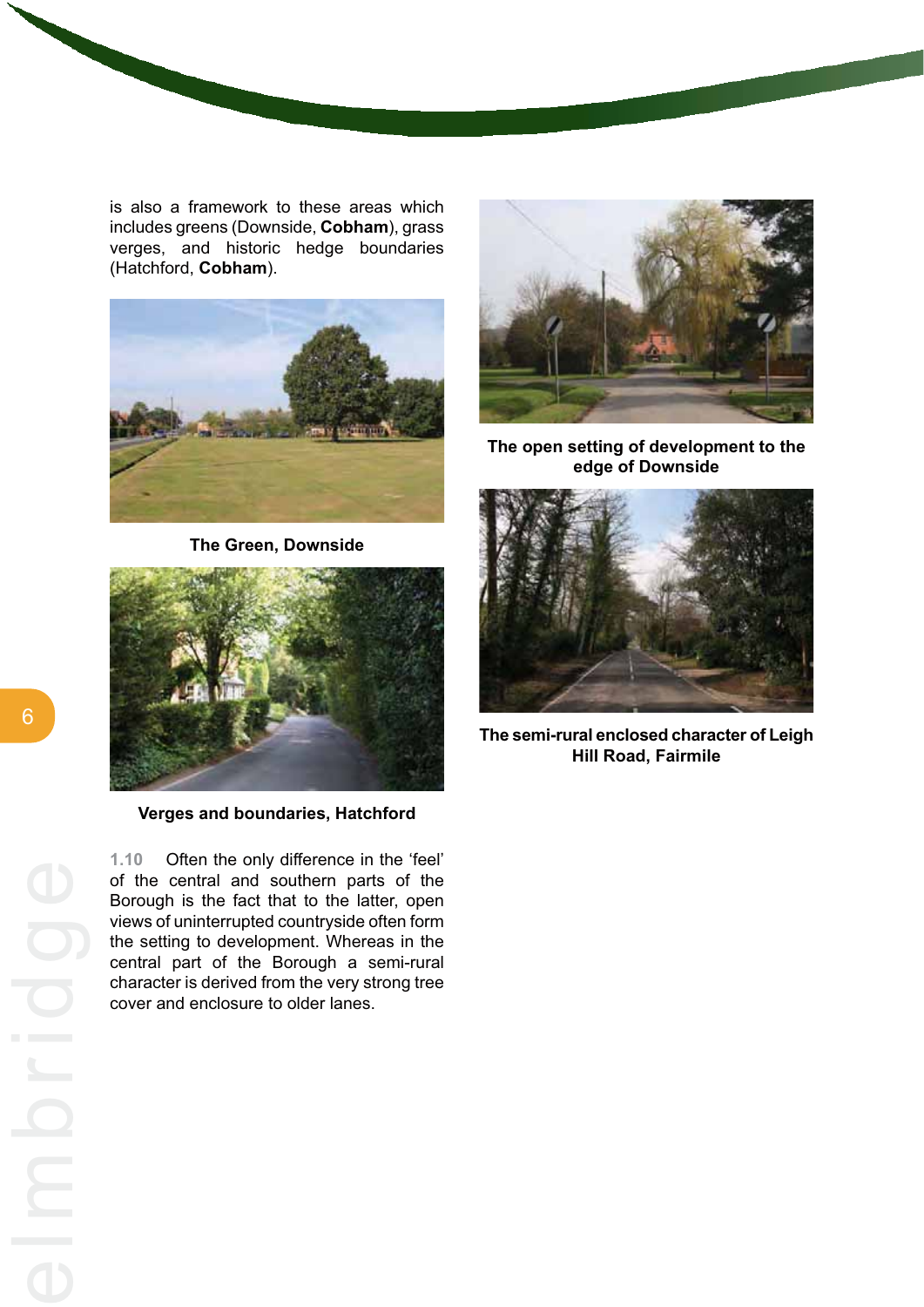# **2 General Themes**

There are a series of themes relating to character which can be defined in Borough-wide terms. These themes are sufficiently consistent to be dealt with as overviews of the Borough rather than much repetition within settlement and sub-areas. Where these are unique or unusual characteristics which do not fall into the following broad descriptions, they are defined within the sub-areas. An example of this might be the consistent use of a material which defines an area. In Elmbridge this is relatively unusual as the materials palette is diverse almost throughout, but a notable exception would be Whiteley Village, **Hersham** which is strongly defined by red brick and clay tile and developed almost in a single phase.



**Whiteley Village, strongly defined by a narrow palette of materials**

These themes are discussed in the following paragraphs:

- $\bullet$ Settlement pattern
- Building types and architectural  $\bullet$ characteristics
- **Materials**  $\rightarrow$
- Open spaces (public and private)  $\blacksquare$
- $\bullet$ Trees and landscape
- River frontage  $\bullet$
- Views and vistas  $\overline{a}$

## **Settlement pattern**

**2.1** Much of the early settlement within the Borough of Elmbridge could be considered as nucleated, meaning they formed into individual communities with a central core. Many settlements grew up at a crossing point to the river(s) such as **Weybridge**, **Walton on Thames** and **East Molesey** or at an important junction of roads (**Esher** and **Cobham**). The church is generally the oldest surviving building and is sometimes linked to a former Manor House (**Walton on Thames** for example). None of the settlements had significant markets, although no doubt trading occurred at these nodal points. There would have been accommodation for travellers, which in places developed into far more significant inns and staging posts in the late 17th and 18th centuries. This is particularly the case for **Esher** and **Cobham**, both on the London-Portsmouth Road. Between these nucleated settlements was common and heathland with scattered farms and hamlets. Hatchford (**Cobham)** and historic **Stoke D'Abernon** are good examples of these.



**Early 13th century tower of St Nicholas Church, Thames Ditton**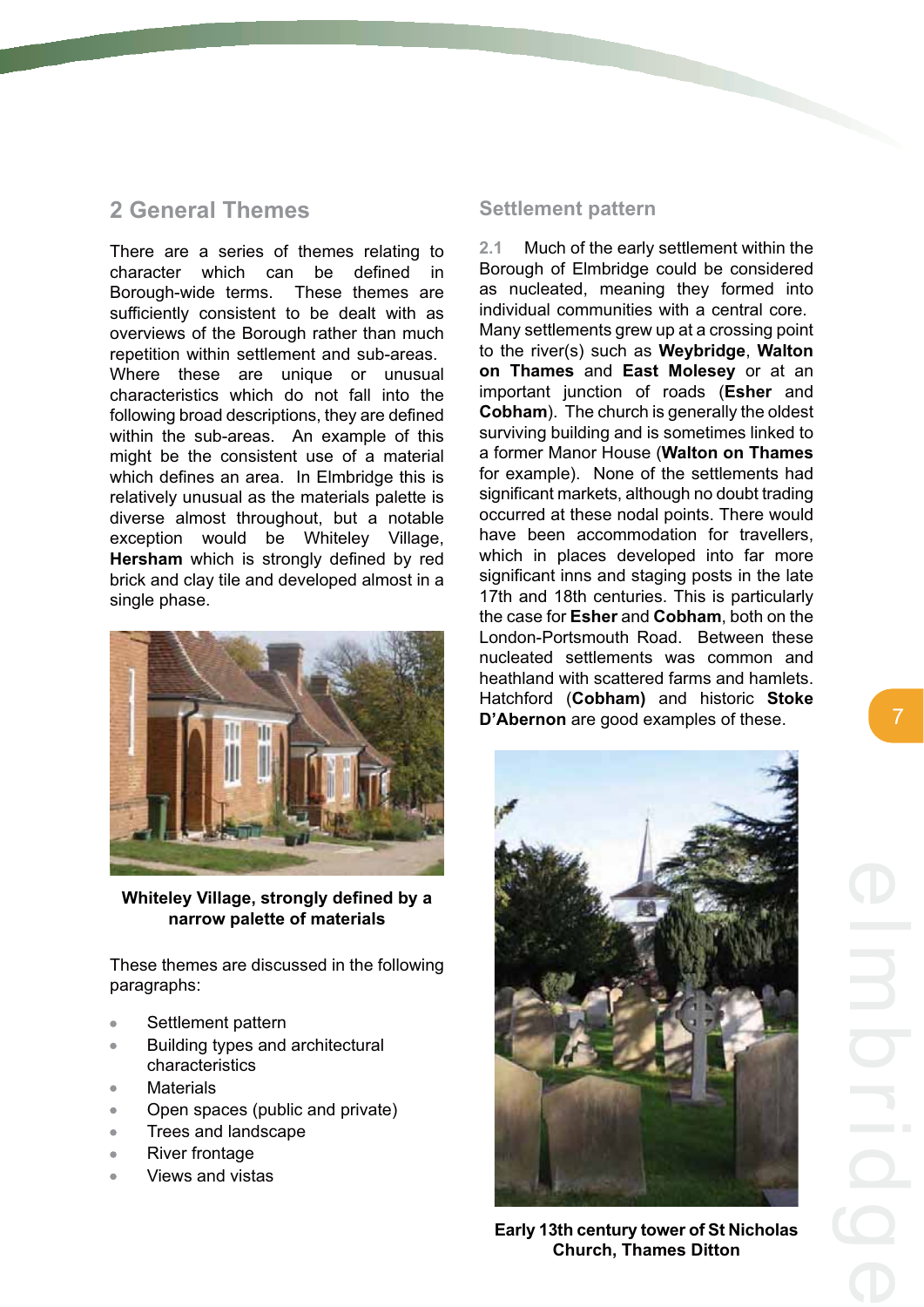**2.2** Further development occurred within these established historic settlements; houses were often remodelled and further cottages were built to the roadsides filling the spaces within focused areas of activity. To the older centres, houses from the 18th century and early 19th century are not uncommon and often form part of a later remodelling of a house. However, it was not until the arrival of the railway in the early part of the 19th century that any significant extension to these settlements took place. With the placing of stations along the route, the possibility of development to take advantage of a train service directly into central London and down to Guildford and beyond, became apparent. But with the exception of Kent Town in **East Molesey**, it was not until the late 19th century that the villages began to expand in any meaningful way.

**2.3** The late 19th century saw relatively small scale but high density terrace, semi-detached or narrow detached houses set on grid pattern of straight, narrow streets.



### **Angel Road, Thames Ditton**

This is well represented to the immediate north and east of **Walton on Thames** town centre and to the north of **Thames Ditton** village and parts of **East Molesey**.



**Late 19th houses to Manor Road, Kent Town**

**2.4** The next significant phase in settlement development resulted from a breaking up of the large houses with extensive estates which sprang up across Surrey in the early part of the 19th century. They were characteristically picturesque in their landscaping with the Victorians likening the heathland of Surrey to that of the barren wilderness of Scotland **(2)**, but with easy links to London and other major towns. The result at the turn of the last century, and up to the 1930s, was low density estates of detached houses set in generous grounds. These estates often have winding roads (Burwood Park in **Hersham** and Ashley Park in **Walton on Thames** are good examples) to create a semi-rural feel with natural enclosure from trees and hedges to the grassed verges along the roadsides. Some retain very high quality and complex landscape planting and other elements such as lakes, for example Burwood Park. Others retain earlier structures such as garden buildings, historic boundary walls and remnant parts of earlier houses such as Esher Place and Clare Hill in **Esher**.

**2.5** Elsewhere the expansion of the settlements in the early part of the 20th century was along principal routes with infill roads forming informal grids, such as those seen to the south-east of **Walton on Thames** (Sidney Road environs) and east of **Esher** town centre (New Road, Esher Park Avenue and Milbourne Lane) and north and south of **Weybridge** town centre (Weybridge Park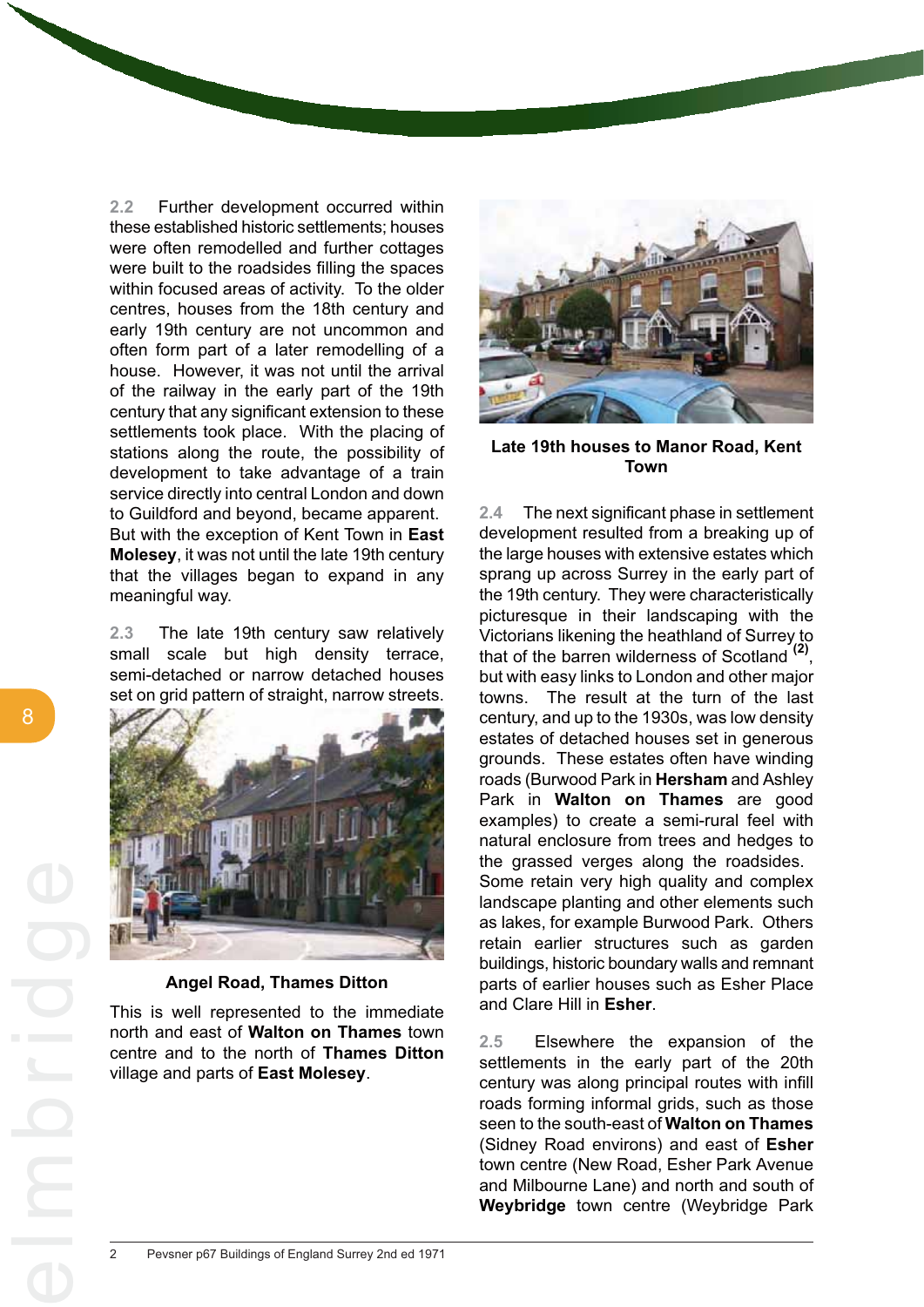environs and Thames Street and Portmore Park Road environs respectively). These are generally wide streets with street trees, usually grass verges and houses set well back from the roadside.

**2.6** The inter-war and post war medium density housing expansion that follows these estates makes some attempt to copy and mimic the qualities of these low density areas through the use of curving crescents, grass verges, street trees and open green spaces. **Hinchley Wood** developed c1933-4, is a good example of this settlement type. At the same time, the influences of the Garden City movement are clear, particularly to Local Authority built estates which place much emphasis on the creation of formal green space enclosed by houses of a modest 'cottage' scale. Vaux Crescent and Burwood Road, **Hersham** are good examples.



**Local Authority built housing in Hersham**

**2.7** In the town centres, the scale of buildings progressively increases through the 20th century, although the essential early plan form of the settlements remains intact.

**Walton on Thames** sees a shift westwards of the town centre with a large pedestrianised centre in the 1960s. This has now been completely replaced by 'The Heart' development which is a significant mixed use scheme, bringing a new vibrance and vitality to the centre of the town. **Esher**, **Cobham** and **Weybridge** have retained their historic plan form but have had to accommodate significant increases in traffic.



**The Heart, Walton on Thames**

**2.8** There is relatively little large-scale settlement development of the late 20th century. Hurst Park in **West Molesey** is a good example which does not follow the general trend of residential development characterised by a single 'spine' or through road. Instead, a series of short, curved cul-de-sacs are located off a secondary road. This layout can result in main roads being flanked by the rear garden fences of houses. Wellington Way (**Weybridge**) and Vanbrugh Drive (**Walton on Thames**) are examples of this layout type.



**Rear garden fences 'front' Vanbrugh Drive**

**2.9** Significant commercial development has also occurred in the Borough during the 21st century. Most notable is the development of Brooklands retail park and 'The Heights' business park in **Weybridge**. This was sold to DaimlerChrysler UK Retail and Mercedes-Benz World opened to the public in 2006. This development incorporates a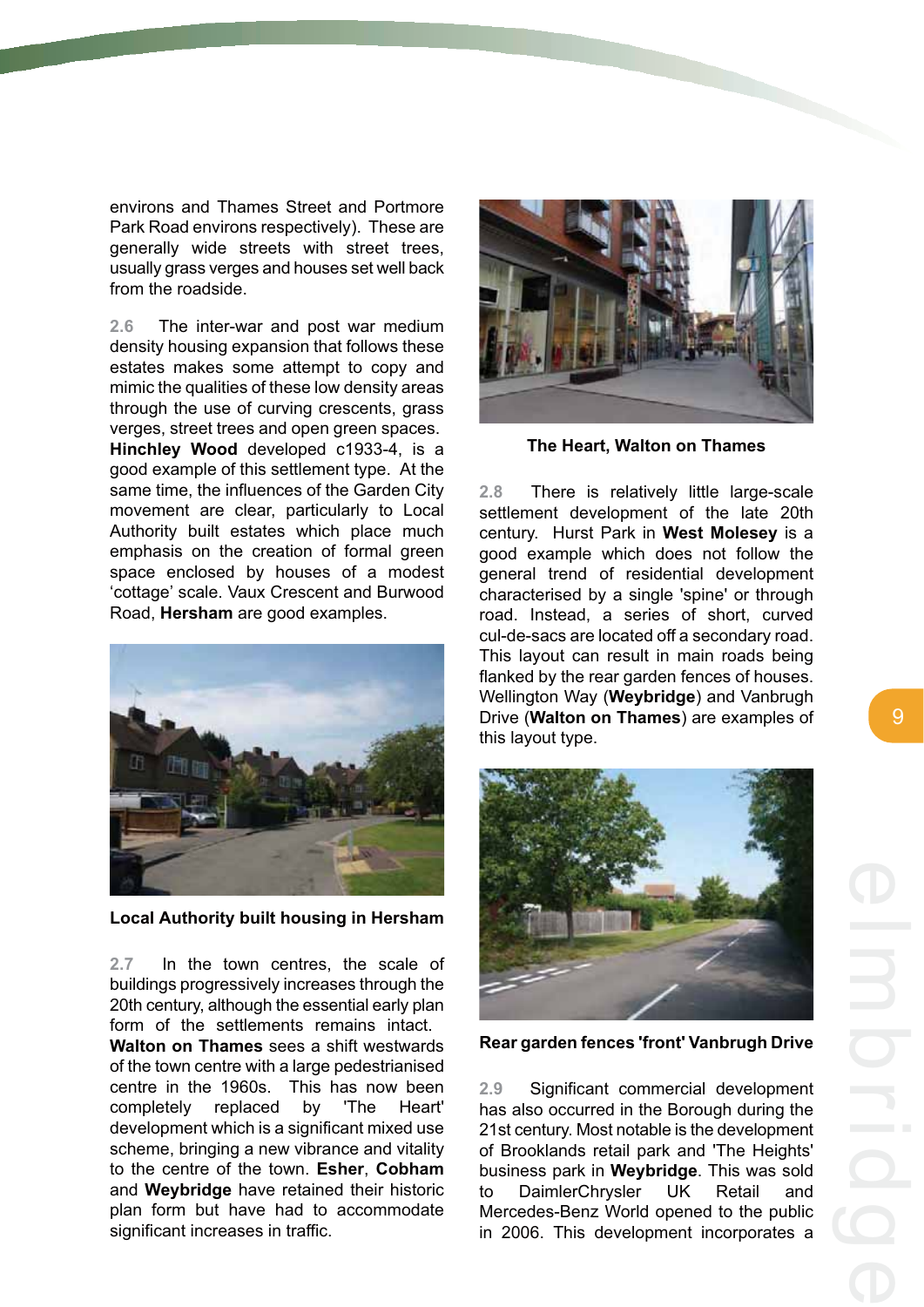vehicle test track and an off-road circuit and includes a conference centre and extensive showrooms.



**Mercedes Benz World, Brooklands**

**Building types, materials and architectural characteristics**

**2.10** There is an historic and architecturally rich surviving building stock of commercial, civic and residential buildings throughout the Borough. These buildings are often found within or near the centres of towns or villages, many of which fall within one of the 24 designated conservation areas within the Borough. They are all covered by designation statements and some have Conservation Area Appraisals which give detailed overviews on the building types and architectural characteristics.

**2.11** The most widespread building type across the Borough is the large semi-detached and detached house. There are some 18th century houses spread across the Borough but generally, apart from modern neo-Georgian pastiche, and some of the Queen Anne Revival examples of the late 19th century, Elmbridge does not have a strong 18th century building tradition which defines any particular area.



**Queen Anne Revival style, NatWest Bank, Esher**

**2.12** Through the 19th century, the brick and stucco Victorian villa type, usually with a natural slate roof rather than the more vernacular clay tile is seen in numbers in Kent Town, **East Molesey**. It is also apparent in parts of **Thames Ditton**, most notably fronting Giggs Hill Green, but is limited to isolated examples or small groups. This was followed in the late 19th century and early years of the 20th century by the style which is commonly regarded as part of the Arts and Crafts movement. There are some fine examples within Elmbridge which reflect the quality and architectural features which are characteristic of the style.



**Victorian Villa, Palace Road, Kent Town**

**2.13** Some of the best examples can be found in the Foley Estate, **Claygate**. Their materials vary but are generally a combination of red brick, painted pebbledash render or harling and faux timber-framing.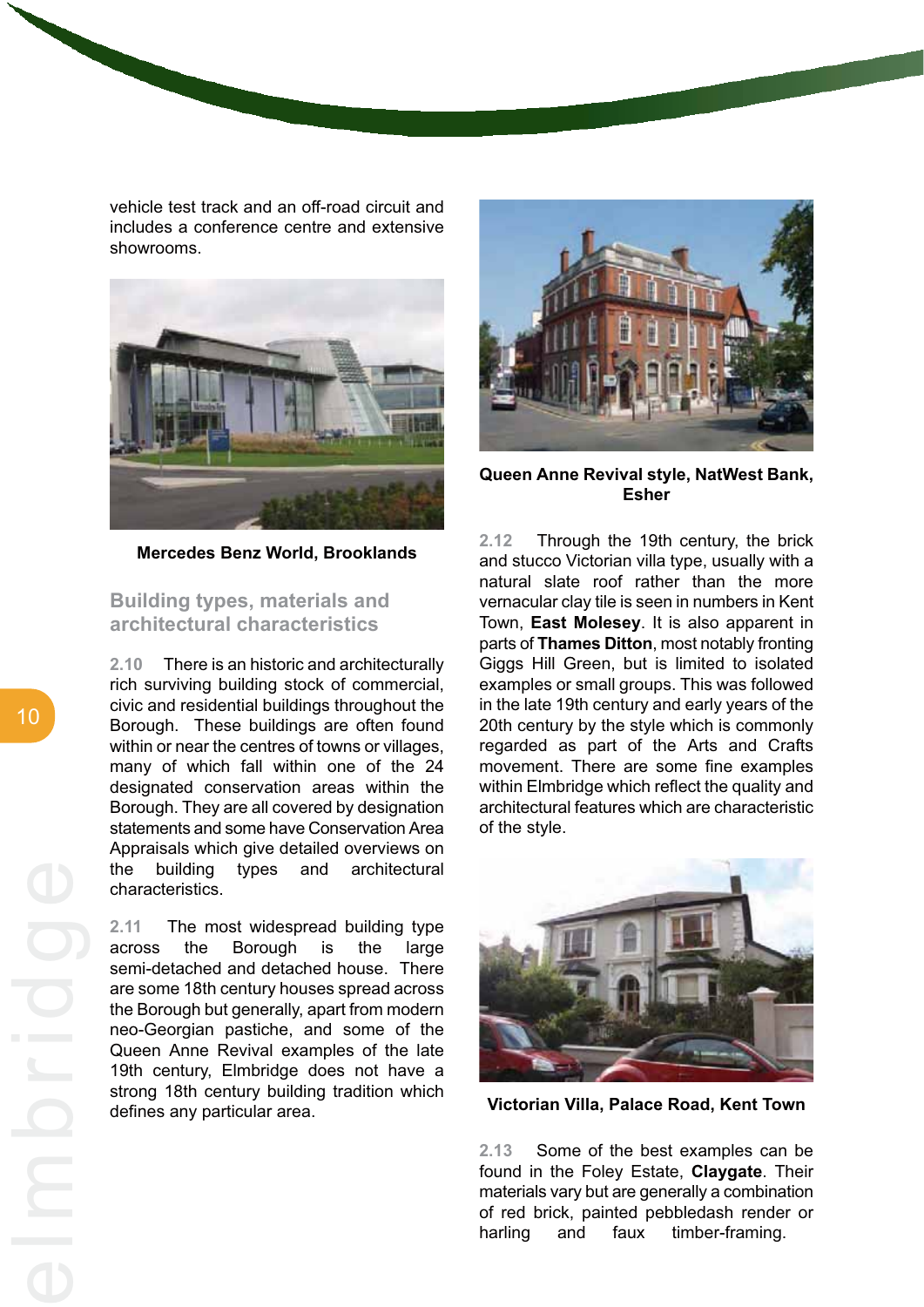Timber-framing is often limited to an upper floor or a single projecting gable. A common characteristic is the use of tile hanging used to give additional protection from the weather, and applied to exposed elevations.

**2.14** One of the most striking characteristics of these houses is the design of the roof which is often highly articulated and sweeps to deep eaves, and often low to form catslide roofs down to grounds floor level.



### **Houses to Claremont Road, Claygate**

They are invariably red clay tile, some are handmade but most are machine cut. They will always include large chimney stacks which often help articulate the roof form. breaking the massing up and creating skyline interest. Chimneys are also used in the plan to join sections of building to each other or when extending a building to reduce their impact and further define the host building.



**Police Station, Portsmouth Road, Cobham**

**2.15** Windows are generally timber casements and grouped into three, four and more lights, often asymmetrically placed within a façade or gable, giving the impression of a building which has evolved organically.



**House in Beaconsfield Road, Claygate**

**2.16** This style has permeated through all subsequent periods of development across the Borough. Often referred to as 'Stockbroker Tudor', it became the preferred style of the speculative builders of the 1920s and 30s. Clive Road, **Esher**, is a good example with a notable attention to detailing. Later versions, for example the housing at **Hinchley Wood** has some of the elements of this style.



**Houses in Manor Road North, Hinchley Wood**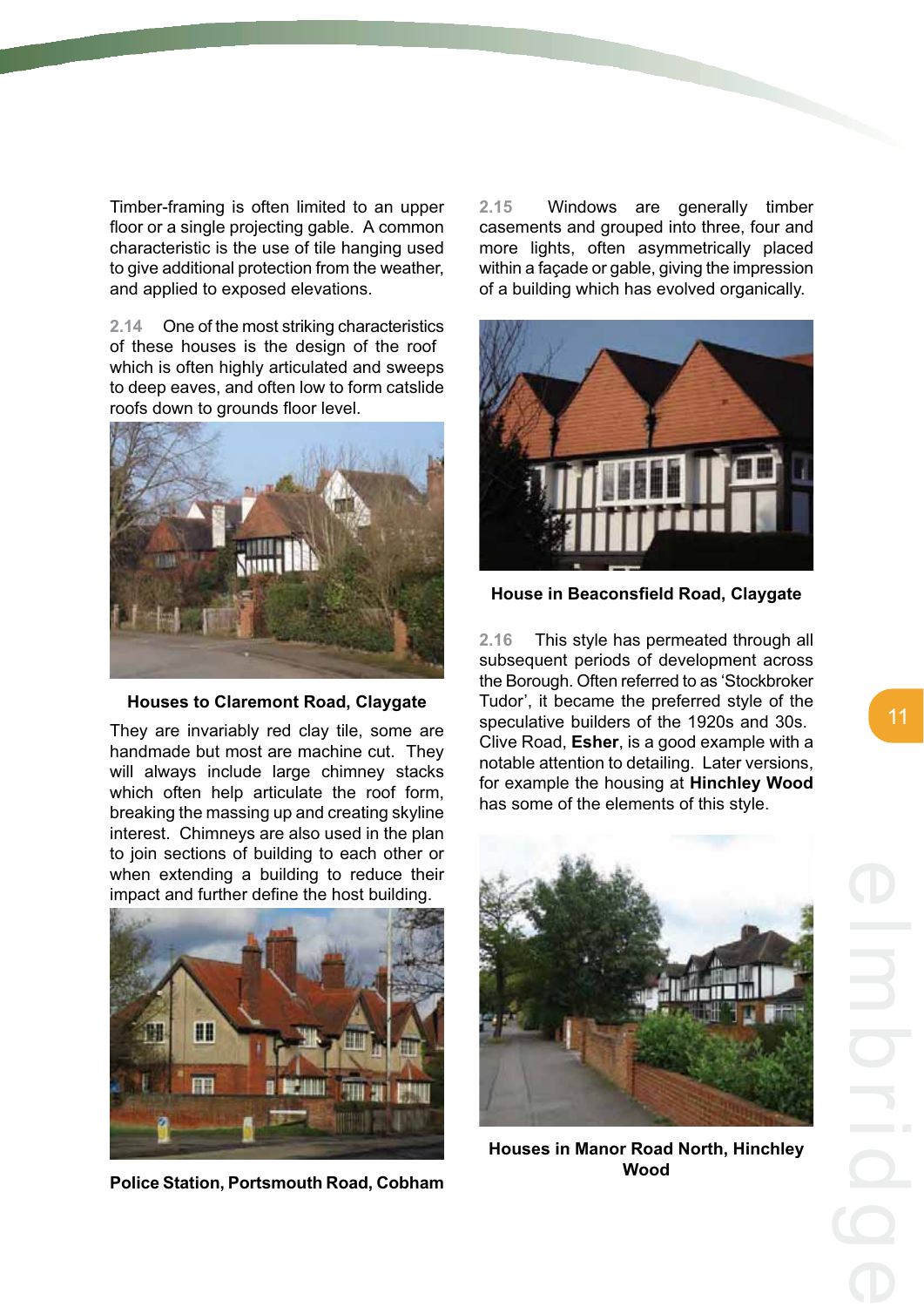**2.17** The Vernacular Revival style of the early part of the 20th century is characteristic of some of the Borough's town centres, particularly **Weybridge** and **Cobham**, and to some extent, **Esher**. Here, half-timbering is a strong characteristic of the upper floors, usually applied to a series of gables. The projecting oriel window is a common feature to these commercial building types.



**Weybridge Town Centre**

**2.18** The inter-war and post-war redevelopment of the town centres have seen a rise of mixed use units. These are purpose built, shops to ground floor, and offices or residential above. Occasionally other uses, such as a cinema in **Esher** High Street, are accommodated within the street frontage. Normally two and a half to four storey, they are generally of a larger scale than most of the older town centres units. They are usually in a restrained neo-classical style with tall large windows adding vertical emphasis. Some have good quality brickwork and detailing.



**Mixed use development to High Street, Esher**

**2.19** There are isolated examples of flats throughout the Borough. They generally date from the 1960s onwards although there are some notable earlier examples of some quality, in **Walton on Thames** (Rydens Road) and Kingfisher Court (Grade II listed) to Bridge Road, **East Molesey**. There are groups of higher rise flats (up to ten storeys) in **Walton on Thames**, but this building type is not characteristic of the Borough generally.

**2.20** In more recent years, there has been a rise in car showrooms which are generally highly visible, fully glazed and well lit, often located on prominent sites with large vehicle display areas.



**Station Avenue, Walton on Thames**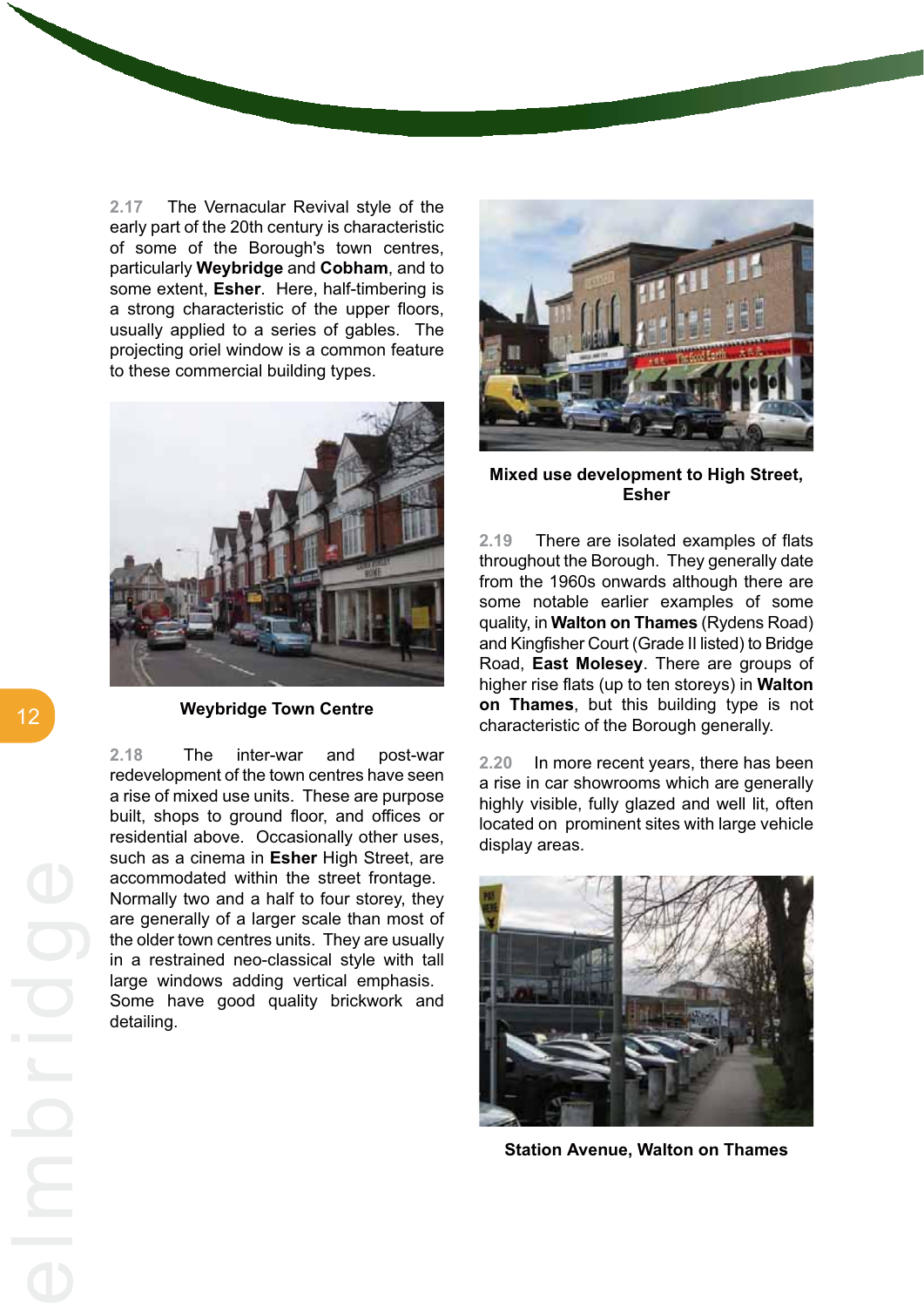# **Open spaces (public and private)**

**2.21** The Borough is characterised by green open space close to most residents in Elmbridge. Green Belt designated land, flood plain, Strategic Open Urban Land, recreation grounds and sports fields, surround and are integral to, development within the Borough. 57% of the Borough is Green Belt, with large areas of common land making a significant contribution to the Borough's open landscape. The openness of the landscape setting, to much of the urban area, is an important characteristic and a key consideration which needs to be carefully assessed in any new development.**(3)**

Surrey has a number of identified Landscape Character Areas. Three types fall within Elmbridge, including the Thames Valley; Thames Basin Heaths; and Thames Basin Lowlands. These are further divided into different sub-landscapes and within and between these are significant landmarks and strategic views. For more information please refer to The Future of Surrey's Landscape and Woodlands publication.**(4)**

**2.22** Schools often have extensive playing fields. Recreation grounds generally have public access and often form pedestrian routes to and through residential areas. These green corridors are important to the permeability of residential areas and the amenity of local people using these spaces for recreation, dog-walking and alternative pedestrian routes to busy roadways.



**West End Green, Esher**

**2.23** The number of greens located throughout the Borough's urban settlements are considered a key characteristic. These green spaces vary considerably in size from 'pocket handkerchief' sites, to those of almost 500 metres in length. In most cases main roads lie to one or two sides of a green, or bisect it. They features in both town and village centres and residential areas. These green spaces add to the sustainability of the area, encouraging biodiversity, contributing to sustainable drainage, and improving air quality. They also make a significant contribution to place making with the general suburban context of Elmbridge, as well as providing valuable green space for people's general use and recreation.

**2.24** The large areas of relatively low density housing provide great opportunities for wildlife habitats to develop and thrive. Private gardens throughout the Borough, almost regardless of scale, are well landscaped and often include ornamental and sometimes broadleaf trees. In wildlife terms, these gardens are linked to each other and wider reaching green corridors, such as the railway lines and the series of historic green spaces left from vast tracts of common land. A good example of this is The Tilt, **Cobham**. Not only are these front gardens important to the private amenity of the owners, there is a wider appreciation of these in terms of views and in their defining role in the public realm.

13

This document is not available in electronic format but a copy is available for reference at the Council Offices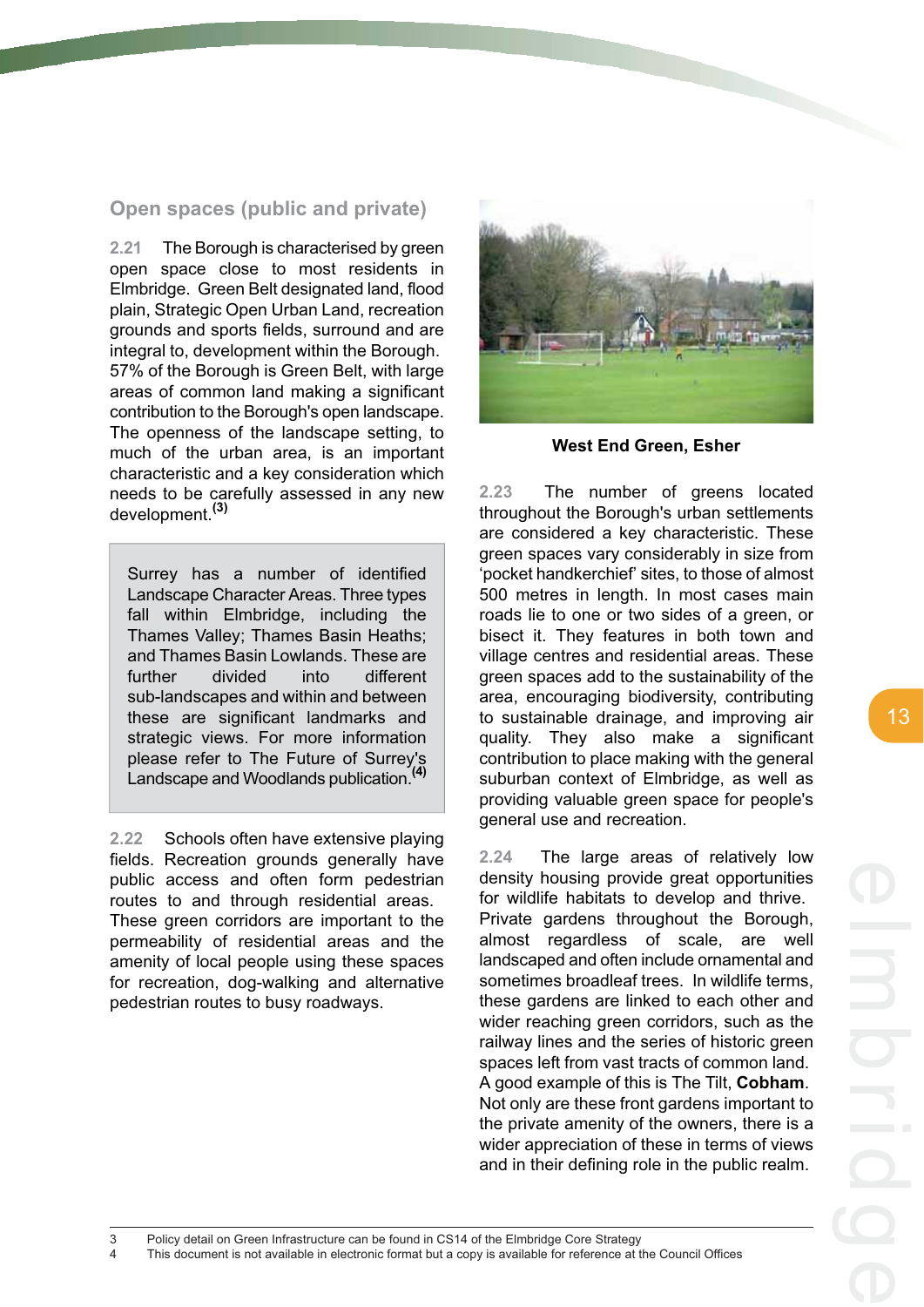

### **Ashley Road, Thames Ditton - private gardens contribute to the quality of the public realm**

### **Trees and Landscape**

**2.25** The abundance of trees in Elmbridge is one of its greatest assets, both in urban areas and open spaces. Surrey is the most wooded County in England with 23% coverage, and Elmbridge is the second most wooded district with 15% coverage. There is a great diversity of both private and publicly owned trees on the commons, woodlands, parks estates, gardens and highway providing 21% canopy cover. 2.8% of its total land area is Ancient Woodland and there are areas with a high concentration of ancient and veteran trees reflecting historic hunting grounds and landscaped estates. Trees add scale, structure and interest and help to reduce pollution, and provide important habitats for a variety of insects, birds and mammals.

**2.26** Within settlement areas, three types of trees have been identified, large broadleaf and conifers; smaller ornamentals; and street trees. The first type relates to large species including lime, beech, oak, horse chestnut plus some Cedars and Wellingtonias found as individuals and groups in most urban public spaces. They are often located in large groups to rear boundaries, framing and providing a green backdrop to buildings and as individuals in front gardens adding to the quality of the street scene.

**2.27** Second are the smaller ornamental trees, mostly seen in medium to high density  $20<sup>th</sup>$  century residential areas. These amenity trees include Birch, Rowan and Whitebeam and while they do not add scale, they do contribute to the general seasonal interest and diversity of these developments.

**2.28** The third type is the street tree, which includes a wide variety of species and sizes, and form an important part of the public realm. Good examples are found within **Claygate** and **Weston Green**.



### **Wide grass verges and mature trees to Oaken Lane, Claygate**

**2.29** Tree and tree groups are specifically discussed in sub-area analysis where they make a particularly important contribution to the character of an area.

For design guidance regarding the incorporation and protection of trees in the design of development, please see section 7 on Landscape Design.

## **River frontage**

**2.30** John Burns described the Thames as "liquid history" and its historic and cultural landscape has inspired artists such as Canaletto, Turner and Sisley. The Thames, together with the Rivers Wey, Mole and Ember form a unique asset to the Borough and this is reflected in the Core Strategy [Policy CS12]. The riverscape provides contrast between open wider landscapes and more intimate views along tree-lined banks.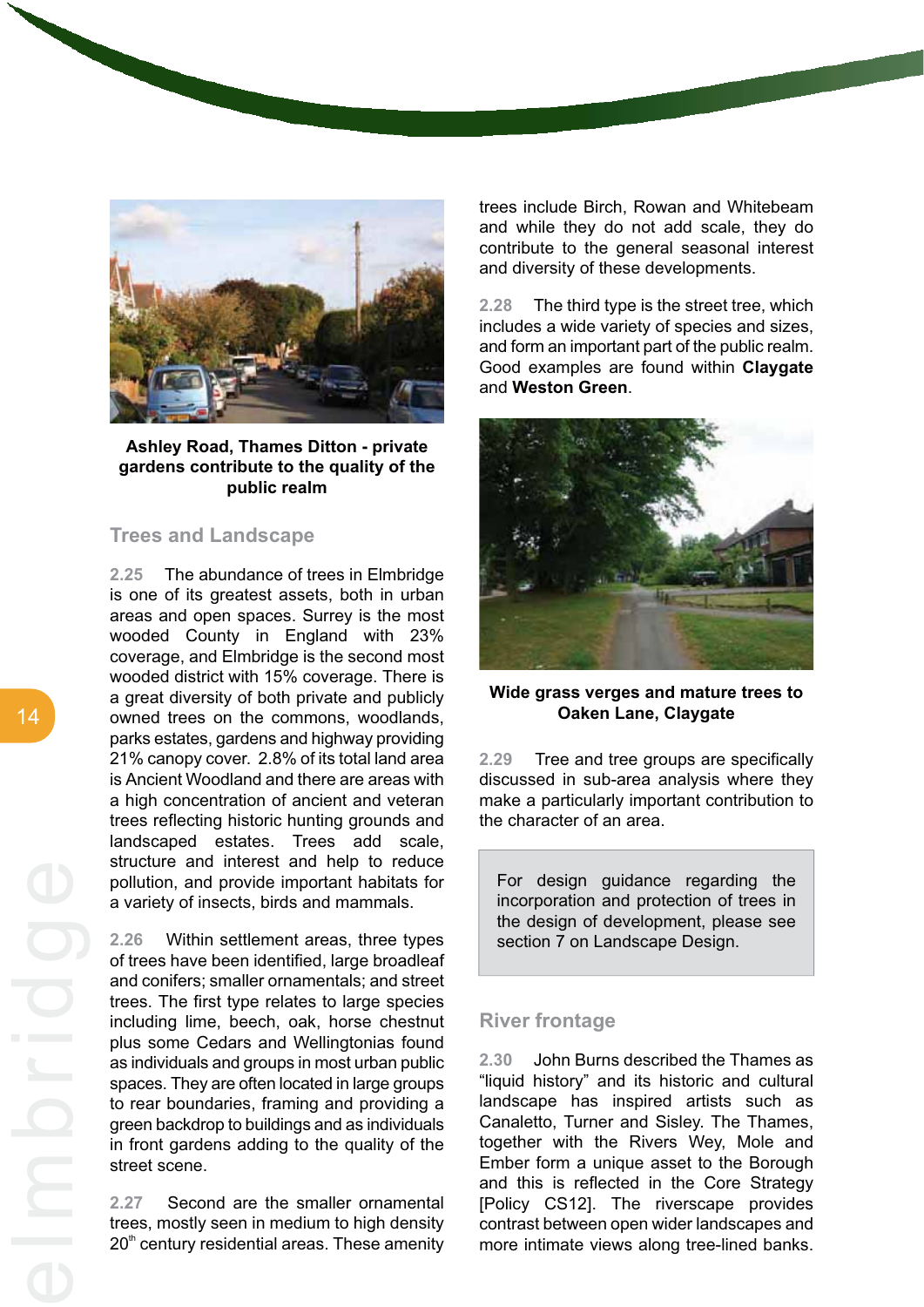Although the Thames forms the Borough's boundary the many strategic views and landmarks cross this into and from neighbouring authorities. Although no longer significant as a transport route its locks, weirs, marinas, boatyards, boat clubs and slipways form an important landscape framework. Leisure activities such as walking, cycling, boating and fishing now predominate.

**2.31** Development adjacent to the rivers reflects geographical constraints such as flooding and there are a number of areas of open space The river edge is generally understated and has not been subject to significant development. Islands and adjacent banks often have chalet style houses with rooms in the roof. Elsewhere there are two storey boathouses, occasional public houses to the waterfront and industrial buildings, low key residential estates and more modern wharf side developments. The scale is mostly very modest. This, together with the diversity of design, forms an important characteristic of this part of the Borough. In addition a high degree of architectural quality is seen in the remodelling and alteration of properties to the riverside.

relate to the waterfront and provide a more interesting frontage. The Thames Landscape Strategy [Hampton to Kew] identifies and provides detailed descriptions of the different character reaches and their management.

### **Views and vistas**

**2.33** The Borough's landscape provides the setting for a number of key strategic views and landmarks.**(5)**Given the generally low lying nature of the Borough, and the extensive tree cover within and beyond its boundaries, potential views are often foreshortened by tree enclosure or changes in topographical levels combined with woodland. There are however, a series of ridges which give rise to open views either to the north; notably from Oatlands Park Hotel, **Weybridge** and to the north of **Esher** on dropping down across Sandown racecourse; to the south from Telegraph Hill across **Claygate**; and from Oxshott Heath across **Oxshott**. These views are characterised by their tree dominance.



**View of the south bank of the River Thames north of Thames Ditton**

**2.32** However the importance of the river has not always been recognised. Many developments have turned away from or have their backs to the river rather than having an active, interactive relationship with it. New buildings should be designed to face and



**View from Telegraph Hill, Claygate**